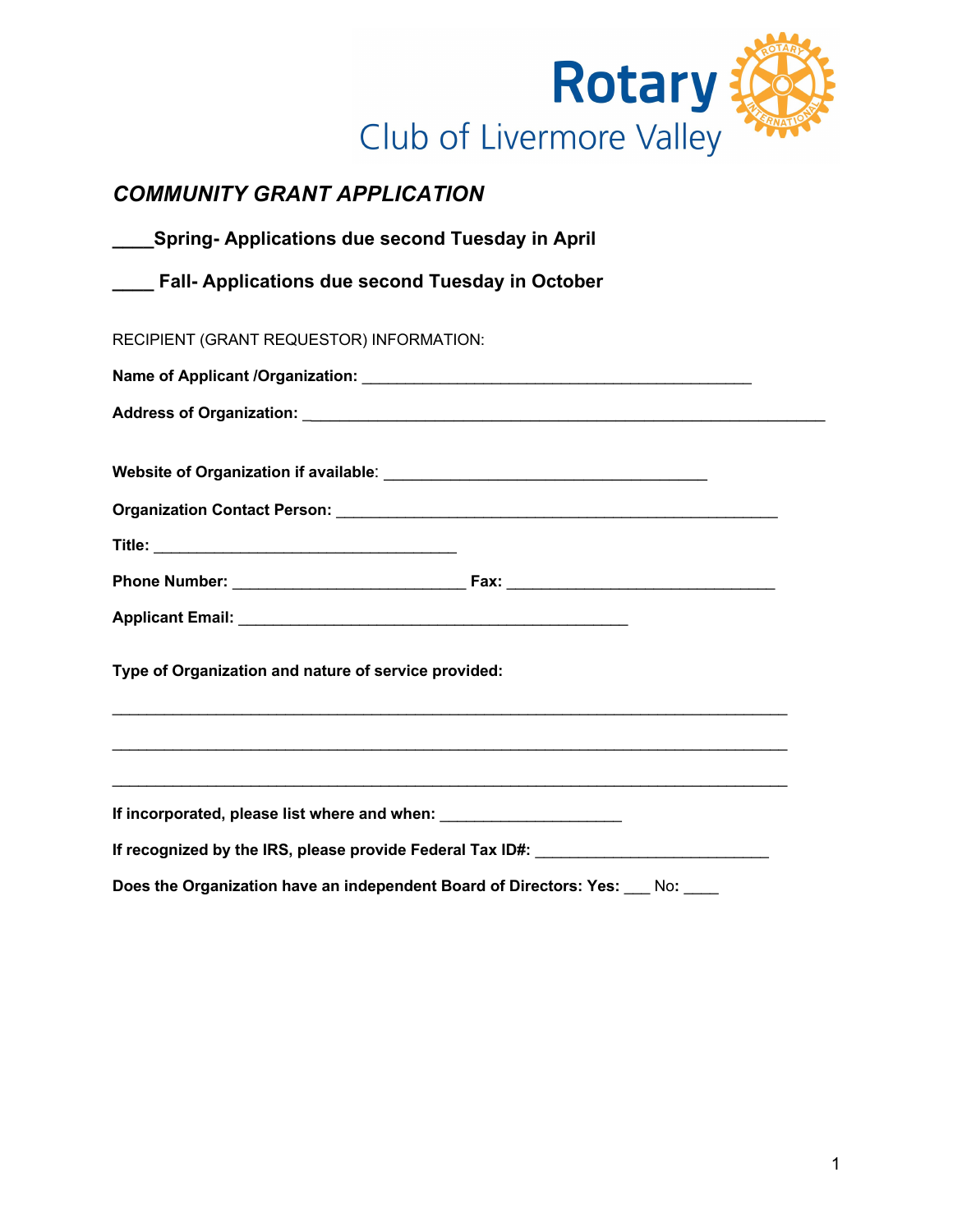

Please list dates and amounts of previous applications/grants from this club:

## **PROJECT INFORMATION:**

**Project title**:

## **Project Description:**

Describe your project in detail. Include who will be served, number of people served/involved, and item(s) to be purchased. Why or how is your project relevant or useful to your target population?  $\_$ 

 $\_$ 

 $\_$ 

 $\_$ 

Location (city) or area to be benefited: \_\_\_\_\_\_\_\_\_\_\_\_\_\_\_\_\_\_\_\_\_\_\_\_\_\_\_\_\_\_\_\_\_\_\_\_\_\_\_\_\_\_\_\_\_\_\_

Amount requested: \$\_\_\_\_\_\_\_\_\_\_ (Our typical grants are between \$500 and \$1000+)

Date between which grants will be used: \_\_\_\_\_\_\_\_\_\_\_\_\_ to \_\_\_\_\_\_\_\_\_

If approved, make grant check payable to: \_\_\_\_\_\_\_\_\_\_\_\_\_\_\_\_\_\_\_\_\_\_\_\_\_\_\_\_\_\_\_\_\_\_\_\_\_\_\_\_\_\_\_

*Please attach a budget for your project. (It may be included in an email if necessary)*